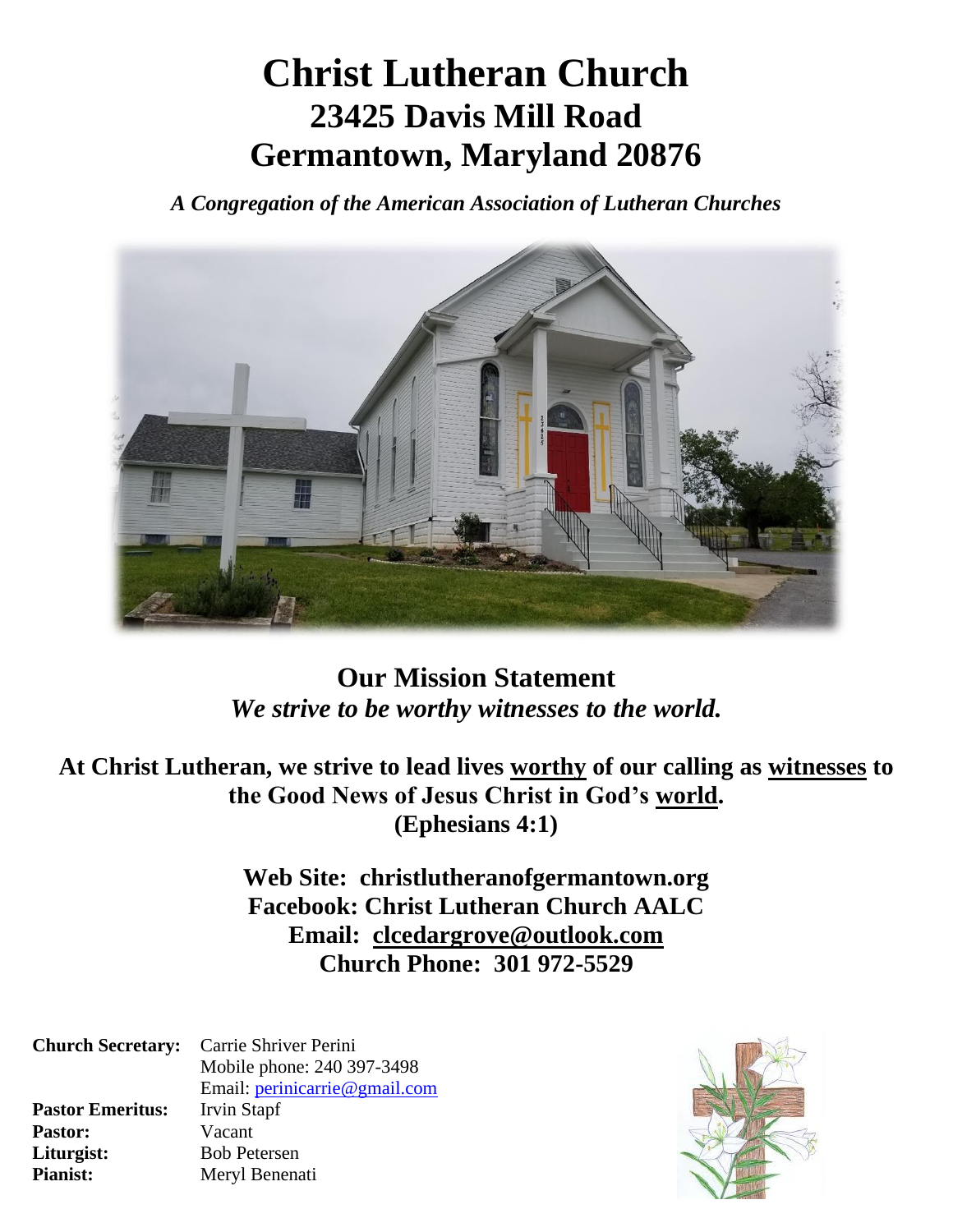# **Fifth Sunday of Easter**

**May 15, 2022**

*During the music before the service let us join in a time of prayer and meditation as we prepare our hearts for worship.*

*Please stand as you are able where marked\*\*\**

## *Greetings and Announcements*

## *Prelude*

*\*\*\*The Confession and Absolution*

Pastor: In the name of the Father, and of the Son, and of the Holy Spirit. **People**: Amen.

**Pastor:** If we say we have no sin we deceive ourselves and the truth is not in us. If we confess our sins God who is faithful and just will forgive our sins and cleanse us from all unrighteousness.

*(A time of silent reflection and self-examination.)*

**Pastor:** Most merciful God.

People: We confess that we are by nature sinful and unclean. We have sinned against you in thought, word, and deed, by what we have done and by what we have left undone. We have not loved you with our whole heart; we have not loved our neighbors as ourselves. We justly deserve your present and eternal punishment. For the sake of your Son, Jesus Christ, have mercy on us. Forgive us, renew us, and lead us, so that we may delight in your will and walk in your ways to the glory of your holy name. Amen

**Pastor:** Almighty God in his mercy has given his Son to die for you and for his sake forgives you all your sins. As a called and ordained servant of Christ, and by His authority, I therefore forgive you all your sins in the name of the Father, and of the Son, and of the Holy Spirit.

**People**: Amen. Thanks be to God.

## *\*\*\*Opening Hymn: This is my Father's World Hymn #487*

This is my Father's world, And to my listening ears All nature sings, and round me rings The music of the spheres. This is my Father's world; I rest me in the thought Of rocks and trees, of skies and seas, His hand the wonders wrought.

This is my Father's world; The birds their carols raise; The morning light, the lily white, Declare their Maker's praise. This is my Father's world; He shines in all that's fair; In the rustling grass I hear him pass, He speaks to me everywhere.

This is my Father's world, O let me ne'er forget That though the wrong seems oft so strong, God is the Ruler yet. This is my Father's world; Why should my heart be sad? The Lord is King, let the heavens ring; God reigns, let the earth be glad!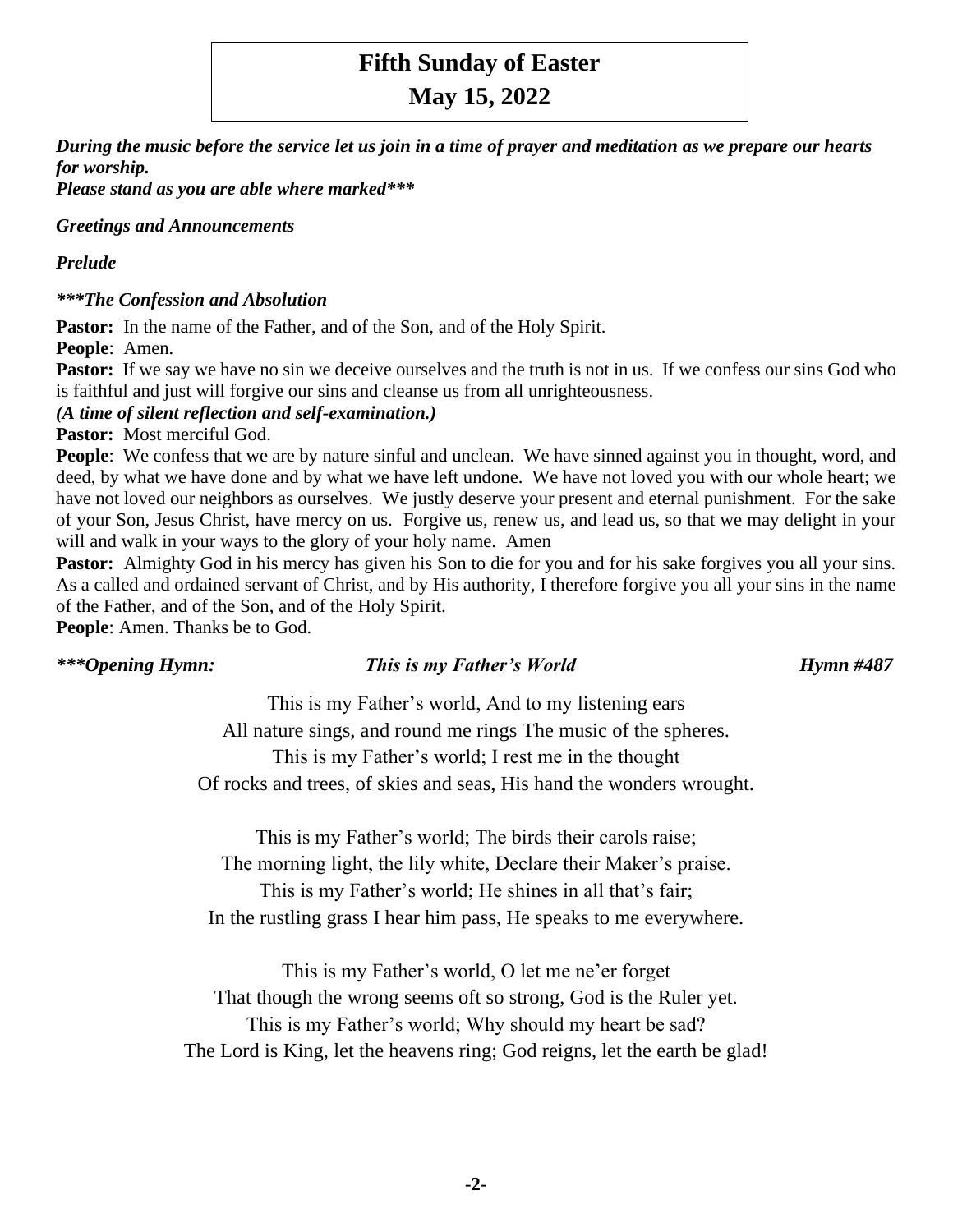*\*\*\*Psalm:* **Psalm 148 (read responsively)** Liturgist: Praise the Lord! Praise the Lord from the heavens: **People: praise him in the heights!** Liturgist: Praise him, all his angels; **People: praise him, all his hosts!** Liturgist: Praise him, sun and moon, **People: praise him, all you shining stars! Liturgist:** Praise him, you highest heavens, **People: and you waters above the heavens! Liturgist:** Let them praise the name of the Lord! **People: For he commanded and they were created. Liturgist:** And he established them forever and ever; **People: he gave a decree, and it shall not pass away. Liturgist:** Praise the Lord from the earth, **People: you great sea creatures and all deeps,** Liturgist: fire and hail, snow and mist, **People: stormy wind fulfilling his word! Liturgist:** Mountains and all hills, **People: fruit trees and all cedars! Liturgist:** Beasts and all livestock, **People: creeping things and flying birds! Liturgist:** Kings of earth and all peoples, **People: princes and all rulers of the earth! Liturgist:** Young men and maidens together **People: old men and children!** Liturgist: Let them praise the name of the Lord, for his name alone is exalted; **People: his majesty is above earth and heaven.** Liturgist: He has raised up a horn for his people, praise for all his saints, **People: for the people of Israel who are near to him. Praise the Lord!**

*\*\*\*The Gloria Patri***: (sung)** Glory be to the Father, and to the Son, and to the Holy Ghost: as it was in the beginning, is now and ever shall be, world without end. Amen.

## *\*\*\*The Kyrie:* (**responses are sung**)

**Liturgist:** Lord, have mercy upon us. **People:** Lord, have mercy upon us. **Liturgist:** Christ, have mercy upon us. **People:** Christ, have mercy upon us. **Liturgist:** Lord, have mercy upon us. **People:** Lord, have mercy upon us. **Liturgist:** Glory be to God on high!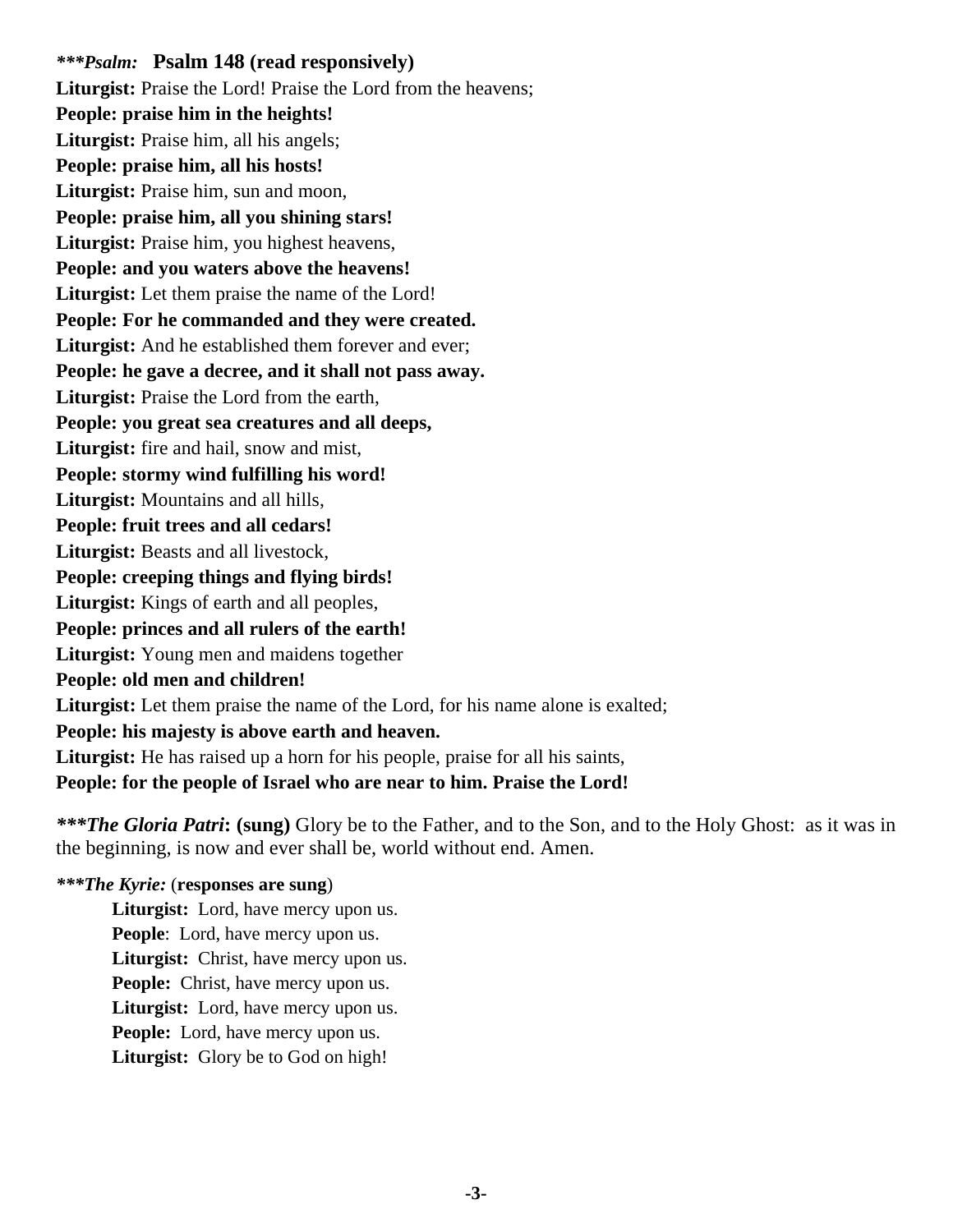**\*\*\****Gloria in Excelsis: (***sung**) And on earth peace, goodwill toward men. We praise thee, we bless thee, we worship thee, we glorify thee, we give thanks to thee for thy great glory, O Lord God, heavenly King, God the Father Almighty. O Lord, the only-begotten Son, Jesus Christ; O Lord God, Lamb of God, Son of the Father, that takest away the sin of the world, have mercy upon us. Thou that takest away the sin of the world, receive our prayer. Thou that sittest at the right hand of God the Father, have mercy upon us. For thou only art holy; thou only art the Lord; thou only, O Christ, with the Holy Ghost, art most high in the glory of God the Father. Amen.

## **\*\*\****Collect:*

**Liturgist:** The Lord be with you. **People:** And with thy spirit. **Liturgist:** Let us pray.

**People:** O God, who makest the minds of the faithful to be of one will: Grant unto thy people that they may love what thou commandest, and desire what thou dost promise; that among the manifold changes of this world, our hearts may there be fixed where true joys are to be found; through thy son, Jesus Christ our Lord, who liveth and reigneth with thee and the Holy Ghost, one God, world without end. Amen.

## *The Scripture Lessons:*

## **Old Testament Lesson: Acts 11:1-18**

**<sup>1</sup>**The apostles and the believers throughout Judea heard that the Gentiles also had received the word of God. **<sup>2</sup>** So when Peter went up to Jerusalem, the circumcised believers criticized him **<sup>3</sup>** and said, "You went into the house of uncircumcised men and ate with them."

<sup>4</sup> Starting from the beginning, Peter told them the whole story: <sup>5</sup> "I was in the city of Joppa praying, and in a trance I saw a vision. I saw something like a large sheet being let down from heaven by its four corners, and it came down to where I was. **<sup>6</sup>** I looked into it and saw four-footed animals of the earth, wild beasts, reptiles and birds. **<sup>7</sup>** Then I heard a voice telling me, 'Get up, Peter. Kill and eat.'

**8** "I replied, 'Surely not, Lord! Nothing impure or unclean has ever entered my mouth.'

<sup>9</sup> "The voice spoke from heaven a second time, 'Do not call anything impure that God has made clean.' **<sup>10</sup>** This happened three times, and then it was all pulled up to heaven again.

**<sup>11</sup>** "Right then three men who had been sent to me from Caesarea stopped at the house where I was staying. <sup>12</sup> The Spirit told me to have no hesitation about going with them. These six brothers also went with me, and we entered the man's house. **<sup>13</sup>** He told us how he had seen an angel appear in his house and say, 'Send to Joppa for Simon who is called Peter. **<sup>14</sup>** He will bring you a message through which you and all your household will be saved.'

**<sup>15</sup>** "As I began to speak, the Holy Spirit came on them as he had come on us at the beginning. **<sup>16</sup>** Then I remembered what the Lord had said: 'John baptized with water, but you will be baptized with the Holy Spirit.' **<sup>17</sup>** So if God gave them the same gift he gave us who believed in the Lord Jesus Christ, who was I to think that I could stand in God's way?"

**<sup>18</sup>** When they heard this, they had no further objections and praised God, saying, "So then, even to Gentiles God has granted repentance that leads to life." **Liturgist:** This is the word of the Lord.

**People:** Thanks be to God.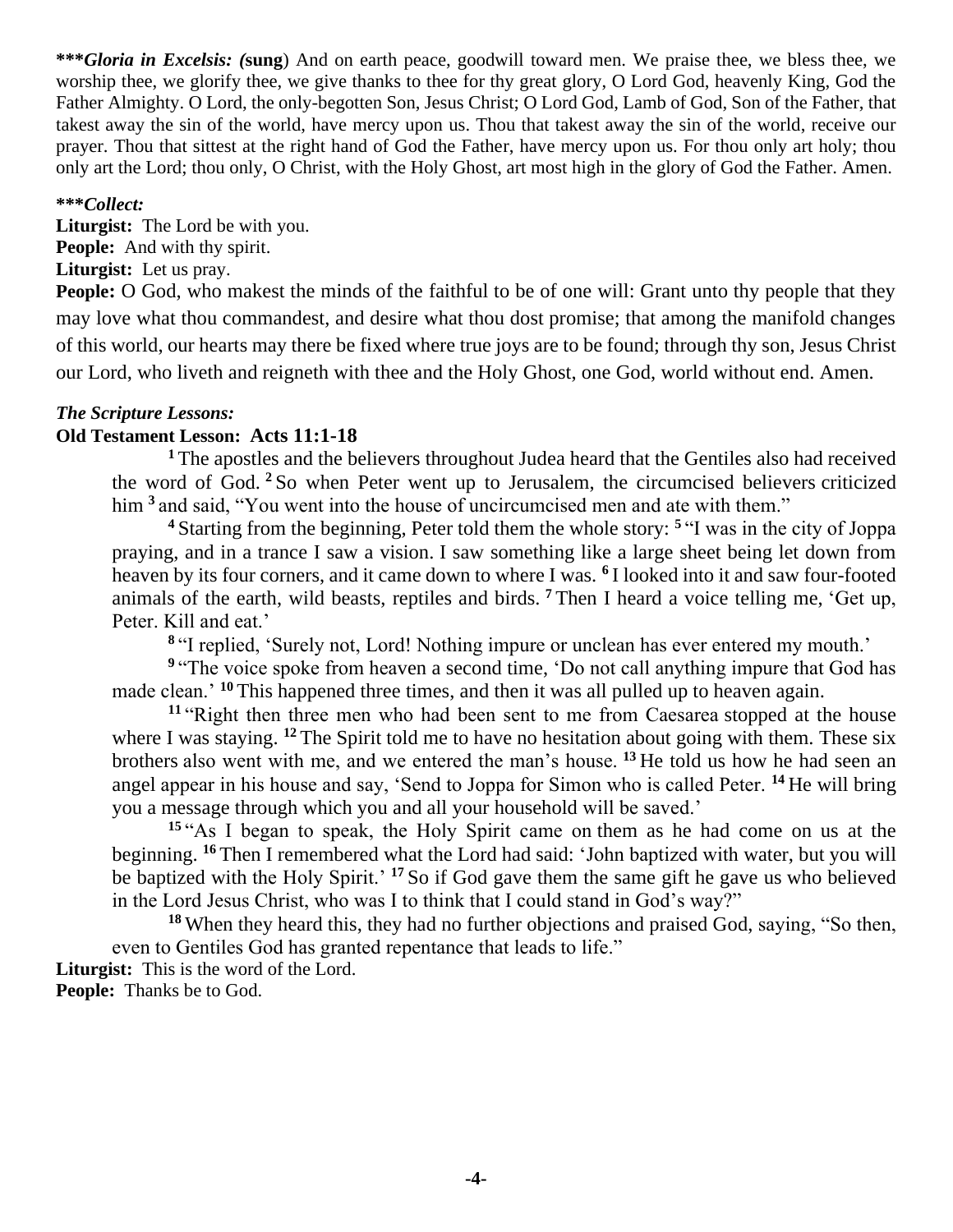## **Epistle Lesson: Revelation 21:1-7**

**<sup>1</sup>**Then I saw "a new heaven and a new earth," for the first heaven and the first earth had passed away, and there was no longer any sea. **<sup>2</sup>** I saw the Holy City, the new Jerusalem, coming down out of heaven from God, prepared as a bride beautifully dressed for her husband. **<sup>3</sup>** And I heard a loud voice from the throne saying, "Look! God's dwelling place is now among the people, and he will dwell with them. They will be his people, and God himself will be with them and be their God. **<sup>4</sup>** 'He will wipe every tear from their eyes. There will be no more death' or mourning or crying or pain, for the old order of things has passed away."

<sup>5</sup> He who was seated on the throne said, "I am making everything new!" Then he said, "Write this down, for these words are trustworthy and true."

**<sup>6</sup>** He said to me: "It is done. I am the Alpha and the Omega, the Beginning and the End. To the thirsty I will give water without cost from the spring of the water of life. **<sup>7</sup>** Those who are victorious will inherit all this, and I will be their God and they will be my children.

**Liturgist:** This is the word of the Lord.

**People:** Thanks be to God

*\*\*\*The Alleluia: (sung)* Alleluia, Alleluia, Alleluia, Alleluia, Alleluia, Alleluia, Alleluia, Alleluia

**Presenter**: Lift up your hearts and hear the Holy Gospel as it is recorded in the sixteenth chapter of Saint John beginning with the twelfth verse.

**\*\*\*People (sung)** Glory be to thee, O Lord

## **Gospel Lesson: John 16:12-22**

**<sup>12</sup>** "I have much more to say to you, more than you can now bear. **<sup>13</sup>** But when he, the Spirit of truth, comes, he will guide you into all the truth. He will not speak on his own; he will speak only what he hears, and he will tell you what is yet to come. **<sup>14</sup>** He will glorify me because it is from me that he will receive what he will make known to you. **<sup>15</sup>** All that belongs to the Father is mine. That is why I said the Spirit will receive from me what he will make known to you."

**<sup>16</sup>** Jesus went on to say, "In a little while you will see me no more, and then after a little while you will see me."

<sup>17</sup> At this, some of his disciples said to one another, "What does he mean by saying, 'In a little while you will see me no more, and then after a little while you will see me,' and 'Because I am going to the Father'?" **<sup>18</sup>** They kept asking, "What does he mean by 'a little while'? We don't understand what he is saying."

**<sup>19</sup>** Jesus saw that they wanted to ask him about this, so he said to them, "Are you asking one another what I meant when I said, 'In a little while you will see me no more, and then after a little while you will see me'? **<sup>20</sup>** Very truly I tell you, you will weep and mourn while the world rejoices. You will grieve, but your grief will turn to joy. **<sup>21</sup>** A woman giving birth to a child has pain because her time has come; but when her baby is born she forgets the anguish because of her joy that a child is born into the world. **<sup>22</sup>** So with you: Now is your time of grief, but I will see you again and you will rejoice, and no one will take away your joy.

**Presenter:** This is the Gospel of our Lord.

**\*\*\*People: (sung)** Praise be to thee, O Christ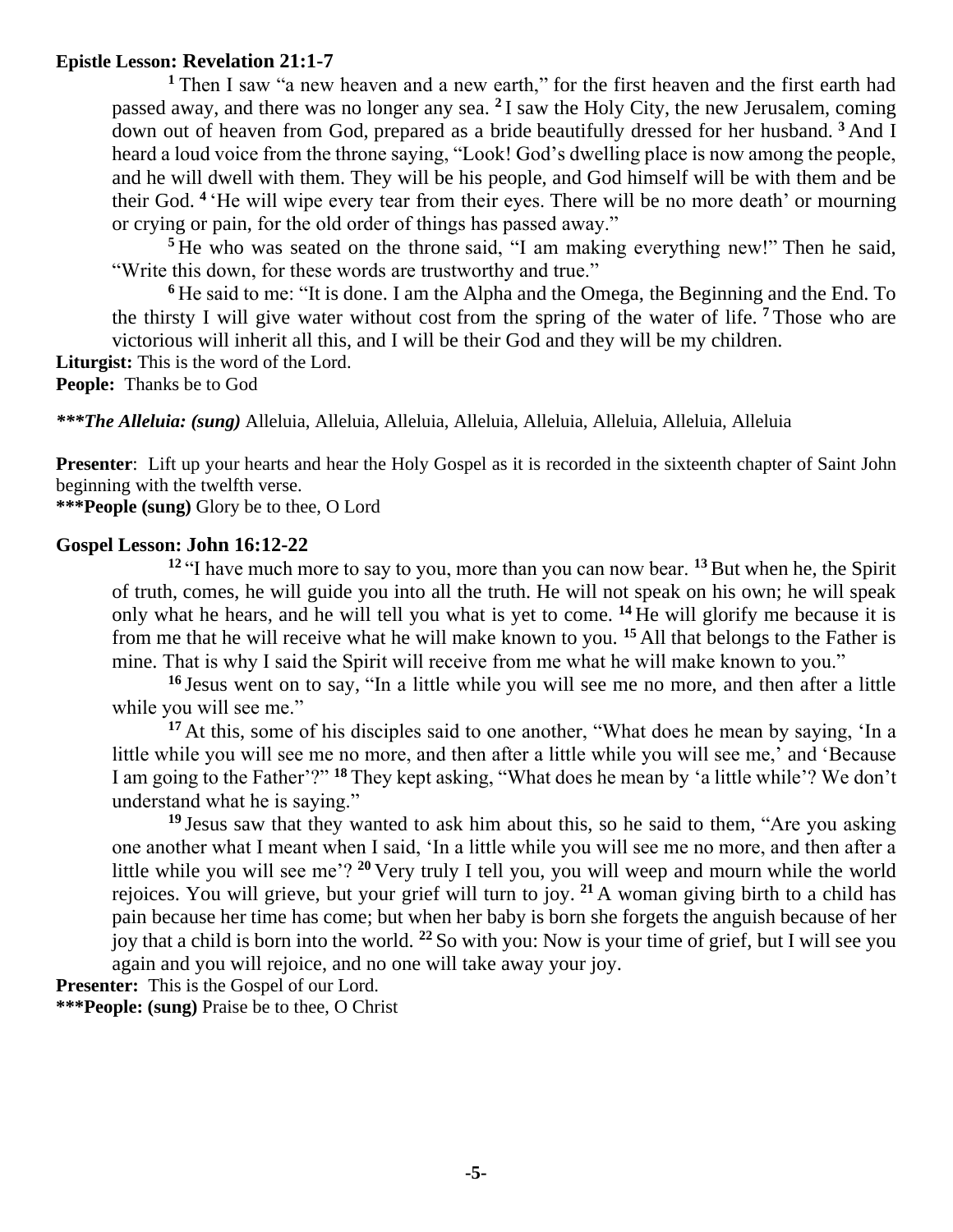## *Children's Sermon: The Holy Spirit Jeane Flesch*



## *Pulpit Hymn: O Blessed Sun Hymn #573*

O blessed Sun whose splendor Dispels the shades of night; O Jesus, my defender, My soul's supreme delight, Though fortune should bereave me Of all I love the best, If thou thy love still leave me, I freely give the rest.

I know no life divided, O Lord of life, from thee; In thee is life provided For all mankind and me; I know no death, O Jesus, Because I live in thee; Thy death it is which frees us From death eternally.

Lord, with this truth impress me, And write it on my heart, To comfort, cheer and bless me, That thou my Saviour art. Thy love it was which sought me, Thyself unsought by me, And for thy ransom brought me To live for aye in thee.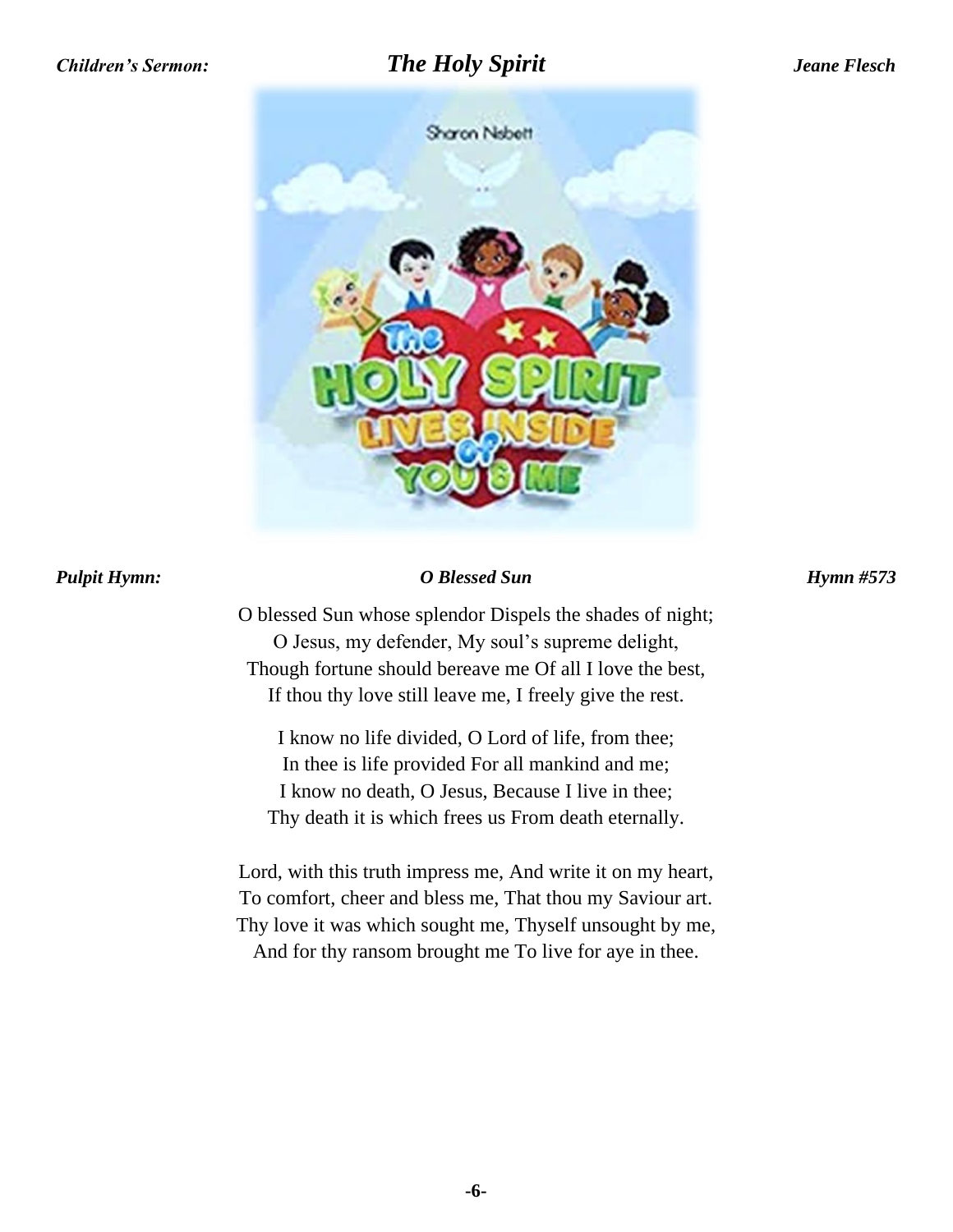## *Sermon: The Vision* Bruce Gladhill



*The Sermon Response:* (**sung**) Create in me a clean heart, O God, and renew a right Spirit within me. Cast me not away from thy presence; and take not thy Holy Spirit from me. Restore unto me the joy of thy salvation and uphold me with thy free spirit.

## *\*\*\* The Apostles' Creed:*

I believe in God the Father Almighty, Maker of heaven and earth: And in Jesus Christ His only Son our Lord, Who was conceived by the Holy Ghost, Born of the Virgin Mary, Suffered under Pontius Pilate, Was crucified, dead, and buried: He descended into hell; The third day He rose again from the dead; He ascended into heaven, And sitteth on the right hand of God the Father Almighty; From thence He shall come to judge the quick and the dead. I believe in the Holy Ghost; The holy Christian Church; The Communion of Saints; The Forgiveness of sins; The Resurrection of the body, And the Life everlasting. Amen.

*\*\*\*The General Prayer: (after each petition)*

Pastor: Lord in your mercy. **People:** Hear our prayer. *\*\*\*The Prayer Response:* (**sung**) Hear our prayer, O Lord. Hear our prayer, O Lord. Incline thine ear to us and grant us thy peace. Amen.

*\*\*\*The Preface: (responses are sung)* Pastor: The Lord be with you. **People:** And with thy spirit. **Pastor:** Lift up your hearts. **People:** We lift them up unto the Lord. Pastor: Let us give thanks unto the Lord our God. **People:** It is meet and right so to do.

## *\*\*\*Proper Preface:*

**Pastor**: It is truly meet, right, and salutary, that we should at all times, and in all places, give thanks unto thee, O Lord, Holy Father, Almighty, Everlasting God: And now do we praise thee, that thou didst send unto us thine only-begotten Son, and that in him, being found in fashion as a man, thou didst reveal the fullness of thy glory. Therefore with Angels, and Archangels, and with all the company of heaven, we laud and magnify thy glorious Name; evermore praising thee, and saying: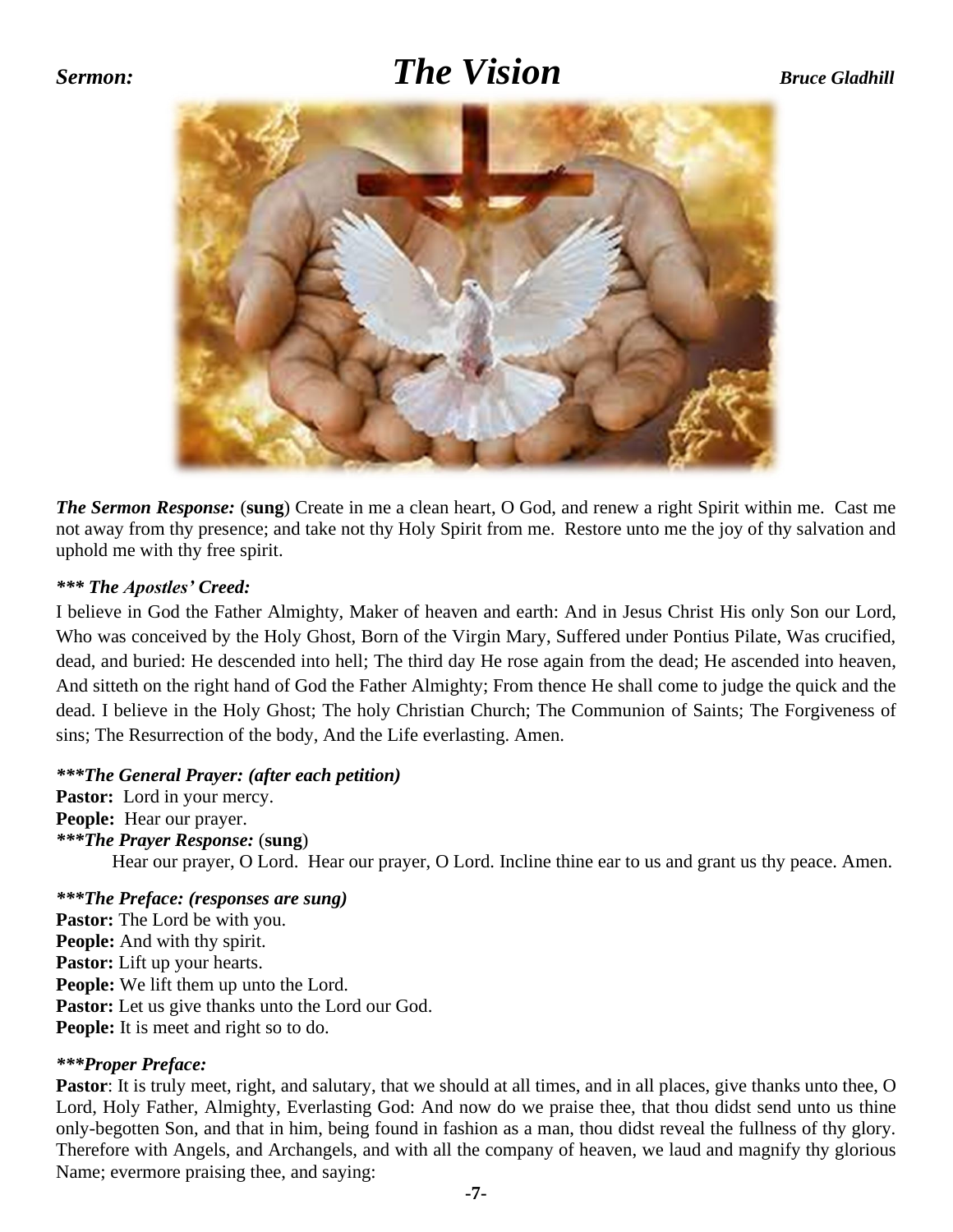## *\*\*\*The Sanctus: (sung)*

Holy, holy, holy, Lord God of Sabaoth; Heaven and earth are full of thy glory; Hosanna in the highest. Blesséd is he that cometh in the Name of the Lord; Hosanna in the highest.

## *\*\*\*The Consecration:*

**Pastor:** Our Lord Jesus Christ, in the night in which he was betrayed, took bread; and, when he had given thanks, he brake it and gave it to his disciples saying, "Take, eat; this is my body, which is given for you; this do in remembrance of me."

After the same manner also, he took the cup, when he had supped and when he had given thanks, he gave it to them, saying, "Drink ye all of it; this cup is the New Testament in my blood, which is shed for you, and for many, for the remission of sins; this do, as oft as ye drink it, in remembrance of me."

## *\*\*\*The Eucharistic Prayer:*

Pastor: Remembering, therefore, his salutary precept, his life-giving Passion and Death, his glorious Resurrection and Ascension and the promise of his coming again, we give thanks to thee, O Lord God Almighty, not as we ought, but as we are able; and we beseech thee mercifully to accept our praise and thanksgiving, and with thy Word and Holy Spirit to bless us, thy servants, and these thine own gifts of bread and wine, so that we and all who partake thereof may be filled with heavenly benediction and grace, and, receiving the remission of sins, be sanctified in soul and body, and have our portion with all thy saints. And unto thee, O God, Father, Son, and Holy Spirit, be all honor and glory in thy holy Church, world without end. Amen.

## *\*\*\*The Lord's Prayer:*

Our Father, who art in heaven, Hallowed be thy Name, Thy Kingdom come, Thy will be done, on earth as it is in heaven. Give us this day our daily bread; And forgive us our trespasses, as we forgive those who trespass against us; And lead us not into temptation, But deliver us from evil. For thine is the kingdom, and the power, and the glory, For ever and ever. Amen.

## *\*\*\*The Agnus Dei: (sung)*

O Christ, thou Lamb of God that takest away the sins of the world, have mercy upon us. O Christ, thou Lamb of God that takest away the sins of the world, have mercy upon us. O Christ, thou Lamb of God that takest away the sins of the world, grant us thy peace. Amen.

*The Communion (If you are baptized, believe in Jesus Christ as your Lord and Savior, have honestly confessed your sins, and believe that under the bread and wine Christ gives us his true body and blood, you are welcome to come to communion.)*

## *\*\*\*Post Communion Blessing:*

**Pastor:** The Body of our Lord Jesus Christ and His precious Blood strengthen and preserve you unto eternal life. **People:** *Nunc Dimittis* (Simeon's Prayer): **(sung)** Lord, now lettest thou thy servant depart in peace, according to thy word; for mine eyes have seen thy salvation which thou has prepared before the face of all people; a light to lighten the Gentiles, and the glory of thy people Israel. Glory be to the Father, and to the Son, and to the Holy Ghost; as it was in the beginning, is now, and ever shall be, world without end. Amen.

**Pastor:** O give thanks to the Lord for He is good. **People: (sung)** And His mercy endureth forever.

## *\*\*\*Closing Prayer:* **(responses are sung)**

**Pastor:** Let us pray. We give thanks to thee, Almighty God, that thou hast refreshed us with this thy salutary gift; and we beseech thee, of thy mercy, to strengthen us through the same gift, in faith toward thee and in fervent love toward one another; through Jesus Christ, thy dear Son, our Lord, who liveth and reigneth with thee and the Holy Ghost, one God, world without end.

**People:** Amen. Pastor: The Peace of the Lord be with you. **People:** And with thy spirit. **Pastor:** Bless we the Lord.

**People:** Thanks be to God. **-8-**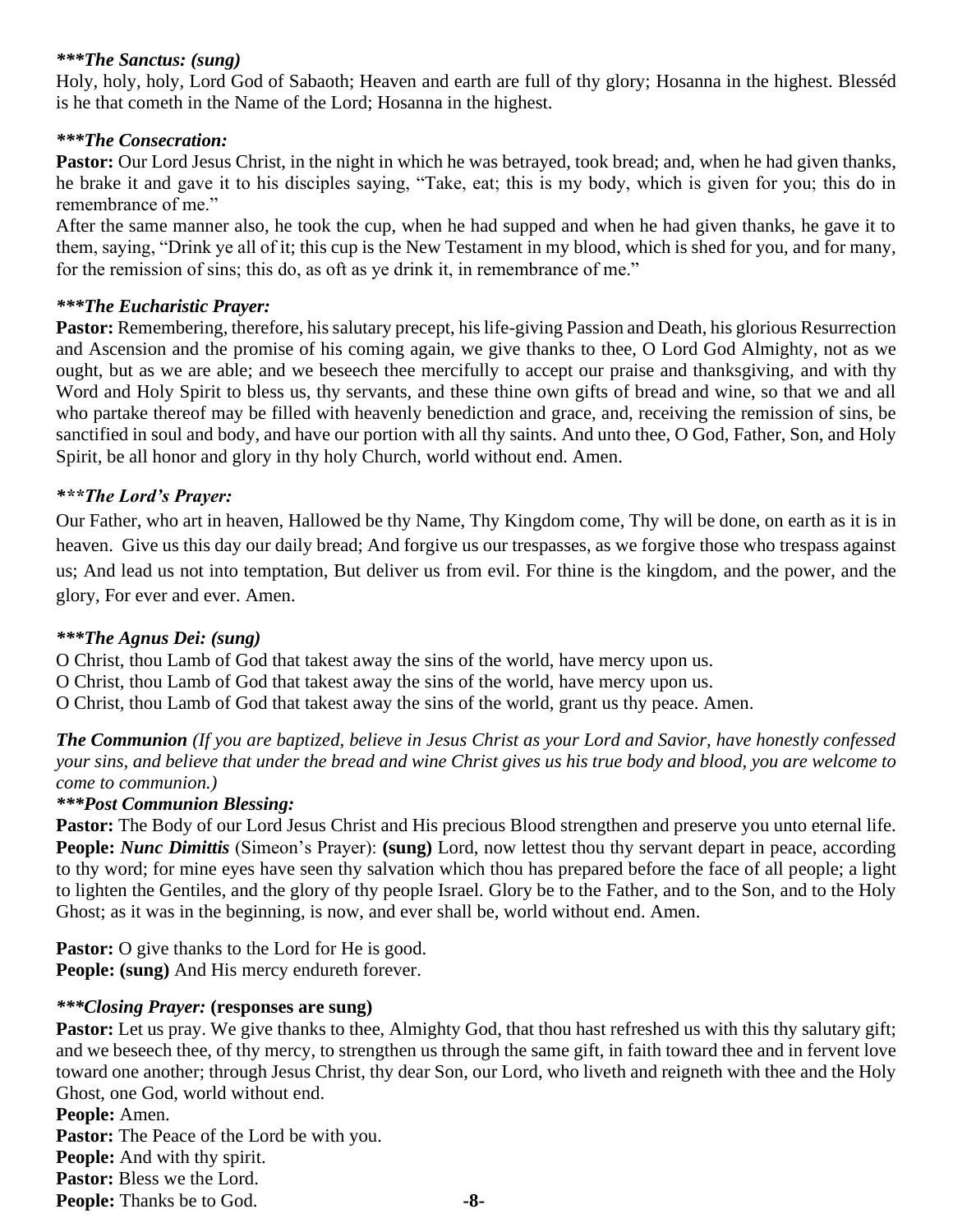## *\*\*\*The Benediction:*

Pastor: The Lord bless you and keep you. The Lord make His face to shine upon you and be gracious unto you. The Lord lift up His countenance upon you and give you peace.

**People:** (**sung**) The threefold Amen A-men, A-men, A----men.

| ***Closing Hymn:       | <b>Blessing and Honor, and Glory and Power</b>         | $H$ ymn #166 |
|------------------------|--------------------------------------------------------|--------------|
|                        | Blessing and honor, and glory and power,               |              |
|                        | Wisdom and riches, and strength evermore,              |              |
|                        | Give ye to him who our battle hath won,                |              |
|                        | Whose are the kingdom, the crown and the throne $(x2)$ |              |
|                        | Dwelleth the light of the glory with him,              |              |
|                        | Light of a glory that cannot grow dim,                 |              |
|                        | Light in its silence and beauty and calm,              |              |
|                        | Light in its gladness and brightness and balm $(x2)$   |              |
|                        | Ever ascendeth the song and the joy,                   |              |
|                        | Ever descende the love from on high,                   |              |
|                        | Blessing, and honor, and glory, and praise,            |              |
|                        | This is the theme of the hymns that we raise $(x2)$    |              |
|                        | Give we the glory and praise to the Lamb;              |              |
|                        | Take we the robe and the harp and the palm;            |              |
|                        | Sing we the song of the Lamb that was slain,           |              |
|                        | Dying in weakness, but rising to reign $(x2)$          |              |
| <b>***The Postlude</b> |                                                        |              |